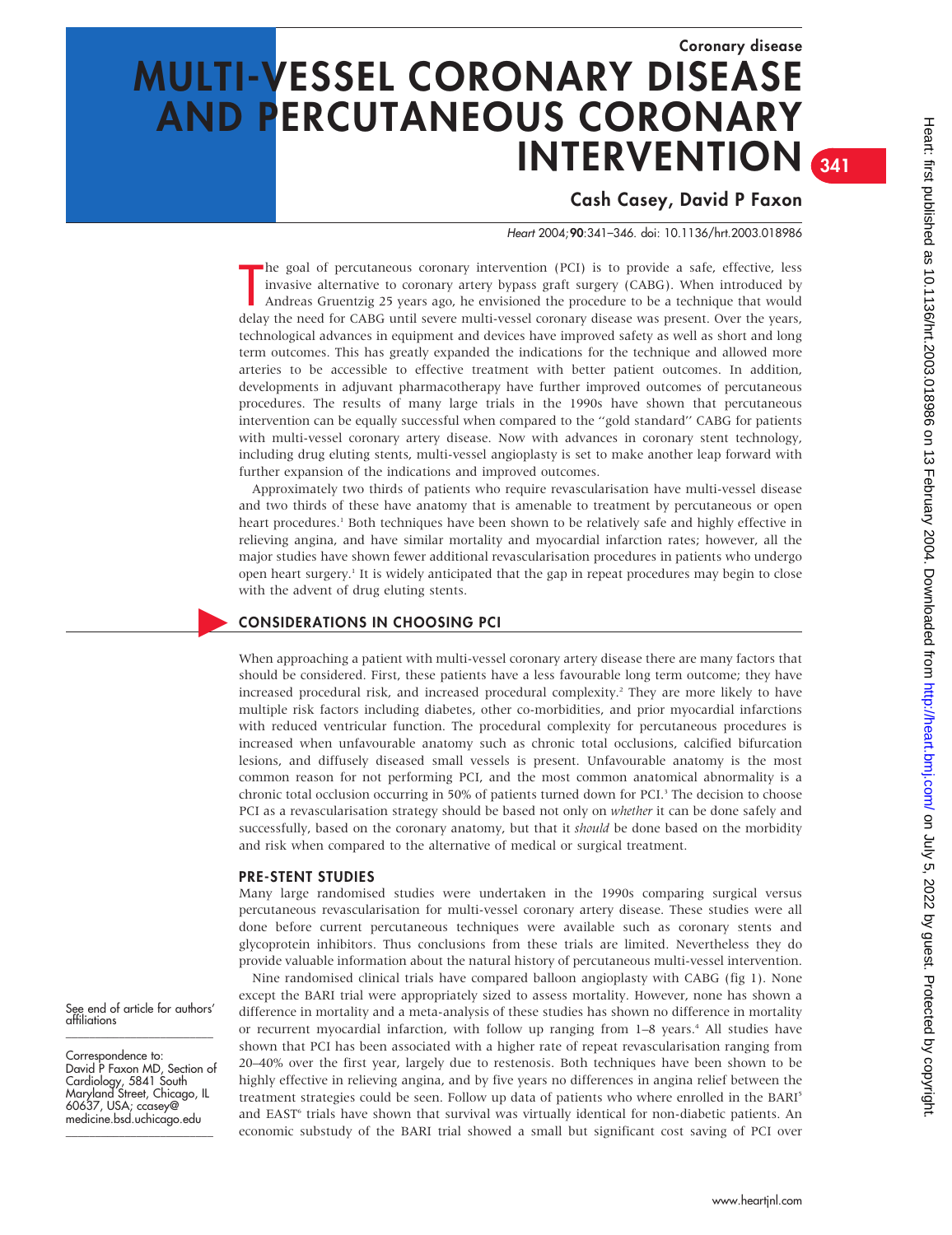|              | Mortality |      |                                       |
|--------------|-----------|------|---------------------------------------|
| Trial        | CABG      | PTCA | RR                                    |
|              | $\%$      | $\%$ |                                       |
| <b>BARI</b>  | 10.2      | 10.0 |                                       |
| CABRI        | 5.7       | 6.7  |                                       |
| <b>RITA</b>  | 6.2       | 6.7  |                                       |
| EAST         | 18.4      | 13.7 |                                       |
| GABI         | 10.2      | 5.5  |                                       |
| Toulouse     | 7.9       | 7.9  |                                       |
| MASS         | 1.4       | 6.9  |                                       |
| Lausanne     | 3.0       | 8.8  |                                       |
| <b>ERACI</b> | 10.0      | 12.7 |                                       |
|              |           |      | $.2\,$<br>5.0<br>$.5\,$<br>1.0<br>2.0 |

342

Figure 1 The nine large randomised trials of balloon angioplasty (PTCA) (pre-stent) versus bypass surgery (CABG). The mortality relative risk and confidence intervals are shown.

CABG.7 The most important finding of the BARI trial was a survival benefit of CABG over coronary angioplasty (PTCA) in the predefined subgroup of treated diabetic patient (fig 2). This was evident, however, only in treated diabetic patients who underwent surgical revascularisation with an internal mammary artery; and the benefit appeared to be due to a reduced mortality when these patients had a subsequent myocardial infarction during follow  $up<sup>8</sup>$  (fig 3). Subgroup analysis of diabetic patients treated with only saphenous vein grafts showed no difference in outcome to those who received a balloon angioplasty. The greatest difference was seen in diabetics treated with insulin, while diabetics not on any drug treatment showed no difference in mortality. While these differences were striking for diabetic patients, there was no significant difference among other high risk subgroups, such as patients with triple vessel disease, left anterior descending disease, left ventricular dysfunction, or those with type C lesions. In particular, in non-diabetic patients, PTCA and CAGB were more equivalent to the CABG group in subgroups known to have a substantial advantage over medical treatment such as three vessel disease and poor left ventricular function.

While the BARI trial results in treated diabetic patients led to an initial recommendation that they should undergo CABG, analysis of the registry portion of the study did not support this conclusion.<sup>9</sup> It was found that, not surprisingly, patients with more severe disease underwent CABG while those with less severe disease received angioplasty. When the outcomes of the two treatments were compared there was no difference in long term outcome. The investigators concluded that angioplasty was a safe alternative to CABG in diabetic patients when they are properly selected.

One of the criticisms of the BARI study's conclusions about diabetics is that all the study patients were not treated with modern secondary prevention care, such as cholesterol reduction, angiotensin converting enzyme (ACE) inhibition, and glycaemic control. The average low density lipoprotein

(LDL) cholesterol concentration of the diabetics over the first five years of the study went from 143 to 141 mg/dl. In light of studies such as CARE, 4S, and LIPID, decreasing LDL aggressively decreases coronary events by 19–55%.<sup>10</sup> Likewise only 20% of patients were on ACE inhibitors and, given the results of several trials including the HOPE trial, long term outcome would be expected to improve with such treatment.11 In addition, glycaemic control was not measured and optimal control was not mandated. In view of the data showing improved outcomes with optimal glycaemic control, it is likely that the BARI trial would have shown improved outcomes if glycaemic control and these risk factors had been aggressively addressed.12 Accordingly the BARI 2D study is currently underway to evaluate an early revascularisation strategy or medical treatment and insulin providing or insulin sparing strategy in asymptomatic or mildly symptomatic patients with treated diabetes and significant coronary artery disease.13 Optimal management of glycaemia and risk factors is required for all patients.



Figure 2 Graphs illustrating how mortality in treated diabetics was improved over balloon angioplasty only if they received an internal mammary artery graft (CABG-IMI).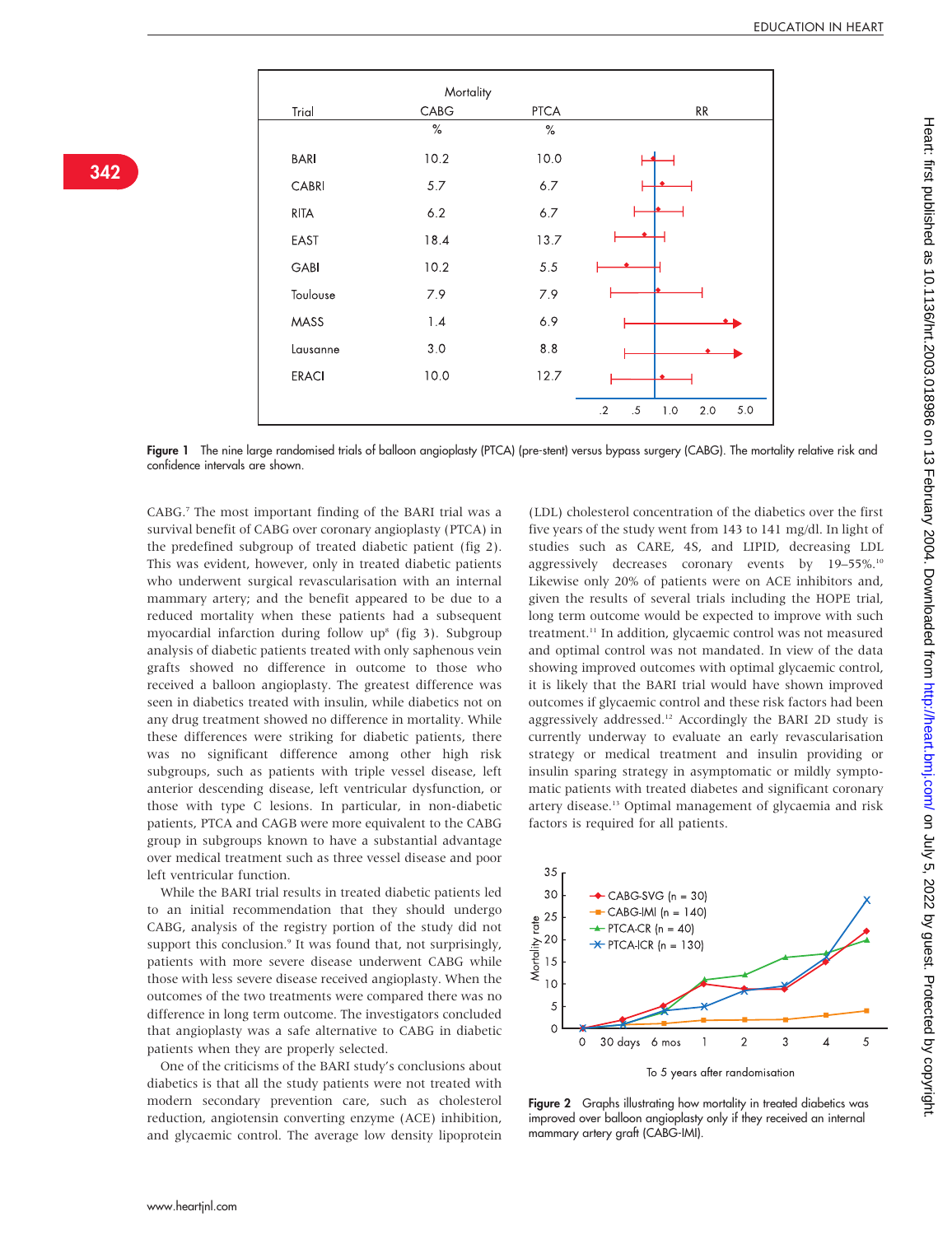#### POST-STENT STUDIES

Four recent studies comparing CABG with stents in patients with multi-vessel disease have shown similar mortality overall (fig 4) and similar myocardial infarction rates (fig 5). All have shown a better acute and long term outcome for percutaneous intervention at a decreased cost, but repeat revascularisation procedures were still significantly greater than in those undergoing CABG. The ARTS trial compared coronary artery bypass surgery and multi-vessel stenting.14 At one year follow up, there was no significant difference between the groups in terms of mortality, stroke, or myocardial infarction rates in 1205 randomised patients. Of the patients who did not have a myocardial infarction or stroke, 16.8% in the stenting group and 3.5% in the surgical group underwent subsequent revascularisation. Also, diabetes was a predictor of worse outcome with either strategy, as it was in the BARI trial. The mortality of the diabetic group was higher in the stent group but this did not reach significance. A carefully undertaken economic substudy showed a cost saving for the stented group of \$2000 at one year.

ERACI-II was similar to the ARTS trial. In this study, 405 patients were randomised to either multi-vessel angioplasty with stents or to surgical revascularisation.<sup>15</sup> The primary end point was a major adverse cardiac event, including death, myocardial infarction or stroke at 30 days. At an average of 18 months follow up the survival for the stented group was 96.9% versus 92.5% for the patients randomised to surgery  $(p < 0.017)$ . However, as in previous trials, revascularisation rates were higher in the stented group.

The MASS II trial randomised patients to medical treatment (n = 203), PCI (n = 205), or CABG (n = 203).<sup>16</sup> Seventy per cent of the PCI patients received stents. There was no difference in mortality at one year, but subsequent revascularisation was highest in the medical group (11%) and no different for the PCI group (9%), while the surgical group had only a 1% incidence of revascularisation. As would be expected the greatest angina relief occurred with both revascularisation strategies.

The SOS trial randomised 480 patients to PCI and stenting and 481 to CABG.<sup>17</sup> Surprisingly the mortality was higher in the PCI group (4%) than in the CABG group (1%). As in the





previous trials the incidence of repeat revascularisation was significantly more for the PCI group than the surgical group  $(20\% \nu 5\%).$ 

While these more current studies using stents did not show qualitative differences from the earlier studies, the rate of complications, in particular, the incidence of repeat revascularisation, was significantly lower. On average the incidence of repeat revascularisation, largely caused by restenosis, was 45% in the pre-stent era and 20% in the post-stent era.

While there have been significant advances in PCI, there have also been advances in surgery. One of the observations from earlier studies of CABG has been the decline in cognitive function that occurs following coronary pulmonary bypass. A meta-analysis of 23 studies of post-CABG patients found a 22.5% rate of cognitive impairment at two months.<sup>18</sup> In another study 20% of CABG patients had a decline in verbal and visual memory that persisted for one year postoperatively.19 Current techniques including off-pump surgery appear to reduce this problem, as well as reduce morbidity and duration of hospitalisation.

## SINGLE SETTING AND STAGED PROCEDURES

In the initial use of angioplasty, interventions were routinely performed at a later time after the diagnostic angiogram. This was in an effort to reduce complications such as contrast induced renal failure. Also, the imaging quality was not adequate to carefully evaluate the lesions and plan the interventional strategy. Currently, however, it has become common to perform an intervention at the same session as the diagnostic angiogram, even in the setting of multi-vessel angioplasty. Data from the National Heart, Lung, and Blood Institute PTCA dynamic registry from 1999–2001 show that 30% of patients are treated in a single session. Registry data from the period 1992-95 revealed that the risk of complications where twofold greater for single setting multi-vessel angioplasty versus a delayed procedure.<sup>20</sup> However, this was before widespread stent use was available, when acute closure was a major problem. Now with intracoronary stents,

#### Trial acronyms

| <b>ARTS:</b> Arterial Revascularization Therapies Study                 |  |  |  |  |
|-------------------------------------------------------------------------|--|--|--|--|
| <b>ASPECT:</b> Asian Paclitaxel Eluting Stent Clinical Trial            |  |  |  |  |
| <b>BARI:</b> Bypass Angioplasty Revascularization Investigation         |  |  |  |  |
| <b>CARE:</b> Cholesterol And Recurrent Events                           |  |  |  |  |
| <b>CREDO:</b> Clopidogrel for Reduction of Events During                |  |  |  |  |
| Observation                                                             |  |  |  |  |
| <b>CURE:</b> Clopidogrel in Unstable angina to prevent Recurrent        |  |  |  |  |
| <b>Events</b>                                                           |  |  |  |  |
| <b>EAST:</b> Emory Angioplasty versus Surgery Trial                     |  |  |  |  |
| <b>ELUDES:</b> European Evaluation of Paclitaxel Eluting Stent          |  |  |  |  |
| <b>EPISTENT:</b> Evaluation of Platelet Ilb/IIIa Inhibitor for Stenting |  |  |  |  |
| <b>HOPE:</b> Heart Outcomes Prevention Evaluation                       |  |  |  |  |
| LIPID: Long-term Intervention with Pravastatin in Ischaemic             |  |  |  |  |
| Disease                                                                 |  |  |  |  |
| <b>MASS:</b> Medical, Angioplasty and Surgery Study                     |  |  |  |  |
| RAVEL: Randomized Study with the Sirolimus Eluting Velocity             |  |  |  |  |
| <b>Balloon Expandable Stent</b>                                         |  |  |  |  |
| <b>4S:</b> Scandinavian Simvastatin Survival Study                      |  |  |  |  |
| <b>SOS:</b> Stent Or Surgery                                            |  |  |  |  |
| TAXUS: Taxus Paclitaxel Eluting Stent for the Reduction of              |  |  |  |  |

343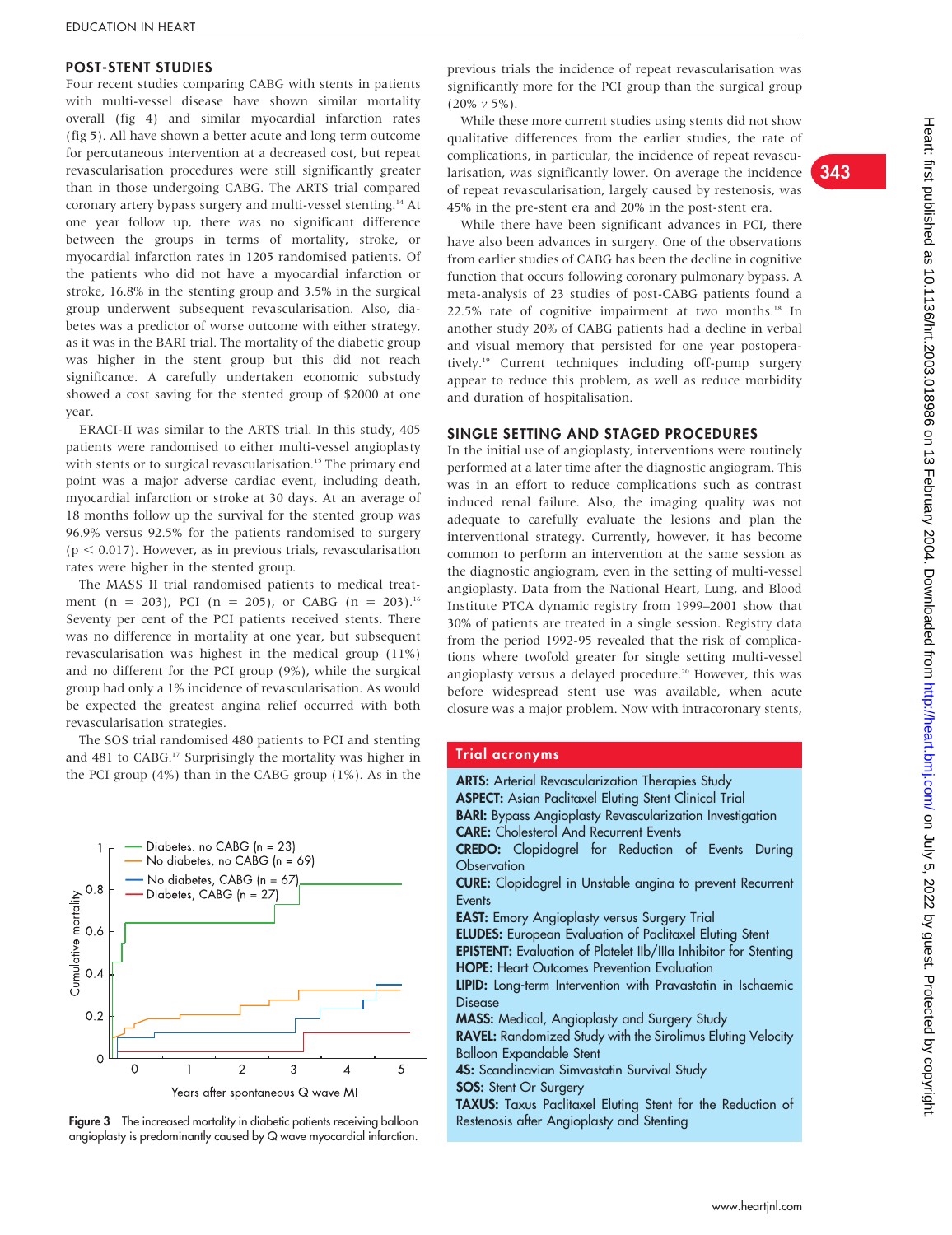

Figure 4 The four major trials of stents (PCI) versus CABG for multivessel disease show similar mortality overall. \*Significantly different. Figure 5 The four major trials of stents (PCI) versus CABG for multi-

the interventionalist is able to confidently treat a multitude of high risk and difficult lesions without significant worry of acute closure. The situations that can favour planned or unplanned staged procedures include the desire to reduce the risk of the procedure, avoid excessive contrast use, reduce patient discomfort, and physician fatigue.

## COMPLETE VERSUS INCOMPLETE REVASCULARISATION

Although complete revascularisation is the goal in most patients undergoing multi-vessel intervention, incomplete revascularisation is common in clinical practice. In the BARI trial, five year survival was not different between the two groups, even though 91% of important lesions were bypassed while only 51% of important lesions were successfully dilated. In the angioplasty group, five year rates of death, cardiac death, repeat revascularisation, and angina were similar in patients treated with intended incomplete revascularisation as compared to when complete revascularisation was the intended strategy.<sup>21</sup> In those patients in whom complete percutaneous revascularisation was intended, only half of the target lesions where attempted and successfully dilated. Except in diabetic patients, incomplete revascularisation did not impact long term survival. Also, repeat revascularisation procedures were mostly for restenosis, rather than revascularisation of previously untreated lesions.

Many patients can be considered for incomplete but still adequate revascularisation. Patients with clearly identifiable lesions, which are favourable for intervention and serve a large territory, should be considered for revascularisation. In this strategy, lesions in small or diffusely diseased vessels and lesions serving infarcted territories may be safely left alone. If the patient continues to have angina or a subsequent stress test shows ischaemia in that territory, a second procedure can be performed to revascularise the vessel that was previously not attempted.

#### ADJUNCTIVE TREATMENT

Adjunctive medicines peri- and post-procedure have improved long term outcomes after percutaneous interventions. Glycoprotein IIb/IIIa agents have been shown to reduce complications in both low and high risk patients through a reduction in non-Q wave myocardial infarction.<sup>22</sup> These often small enzyme leaks have been shown to be associated with a poor long term outcome. The mechanism is not known for this adverse outcome but it has been speculated that it is related to the extent of disease, a decrease in microvascular flow, side branch occlusion, and increased inflammatory



vessel disease show similar myocardial infarction rates overall.

markers. The EPISTENT trial compared balloon angioplasty with abciximab, stenting with placebo, and stenting with abciximab in diabetics and non-diabetics.<sup>23</sup> The composite end point of death, myocardial infarction, or target vessel revascularisation was significantly decreased with both stenting and abciximab in the diabetic group (23.4% v 13.0%,  $p = 0.006$ ). The mortality rate of the non-diabetics in both groups was toward better outcomes with stents and abciximab, although this trend was not significant. A metaanalysis of all glycoprotein IIb/IIIa trials in PCI has shown an average decrease in major adverse cardiac events of 10%.<sup>22</sup>

The PCI-CURE trial assessed pre-and nine months posttreatment with clopidogrel on PCI outcomes when used for unstable angina.24 The composite end point of death or myocardial infarction was significantly less in the long term clopidogrel group (8.8%  $v$  12.6%,  $p = 0.02$ ). The recent CREDO trial further supports prolonged use of clopidogrel for up to one year following stent placement in both stable and unstable angina. Current recommendations are for prolonged use of clopidogrel in all patients with unstable angina undergoing PCI or treated with medical treatment, but to discontinue it five days before CABG.

Antithrombotic agents such as the low molecular weight heparin enoxaparin have also been shown to improve outcomes in patients with acute coronary syndromes.<sup>25</sup> Evidence is also emerging that these agents may be advantageous in patients undergoing PCI. Newer agents such as pentasaccarides and anti-Xa agents may further improve management.

#### RESTENOSIS, RADIATION, AND DRUG ELUTING STENTS

Restenosis has remained one of the main limitations of coronary angioplasty since its introduction 25 years ago. While stents have reduced the problem by 50% through prevention of remodelling, restenosis continues to be a significant problem particularly for patients with multi-vessel disease. Lesion length, vessel size, total occlusion, and number of lesions all increase the incidence of restenosis. While pharmacologic trials have been remarkably unsuccessful, two new techniques have proven to be effective.

Intravascular radiation therapy in six randomised trials has been shown to be effective in reducing in-stent restenosis by 50%.26 This reduction is seen in untouchable anatomy as well as long lesions, small vessels, and saphenous vein grafts; importantly it is also effective in diabetics. Unfortunately the studies of radiation in de novo lesions with or without stents have not been shown to be effective and it is not currently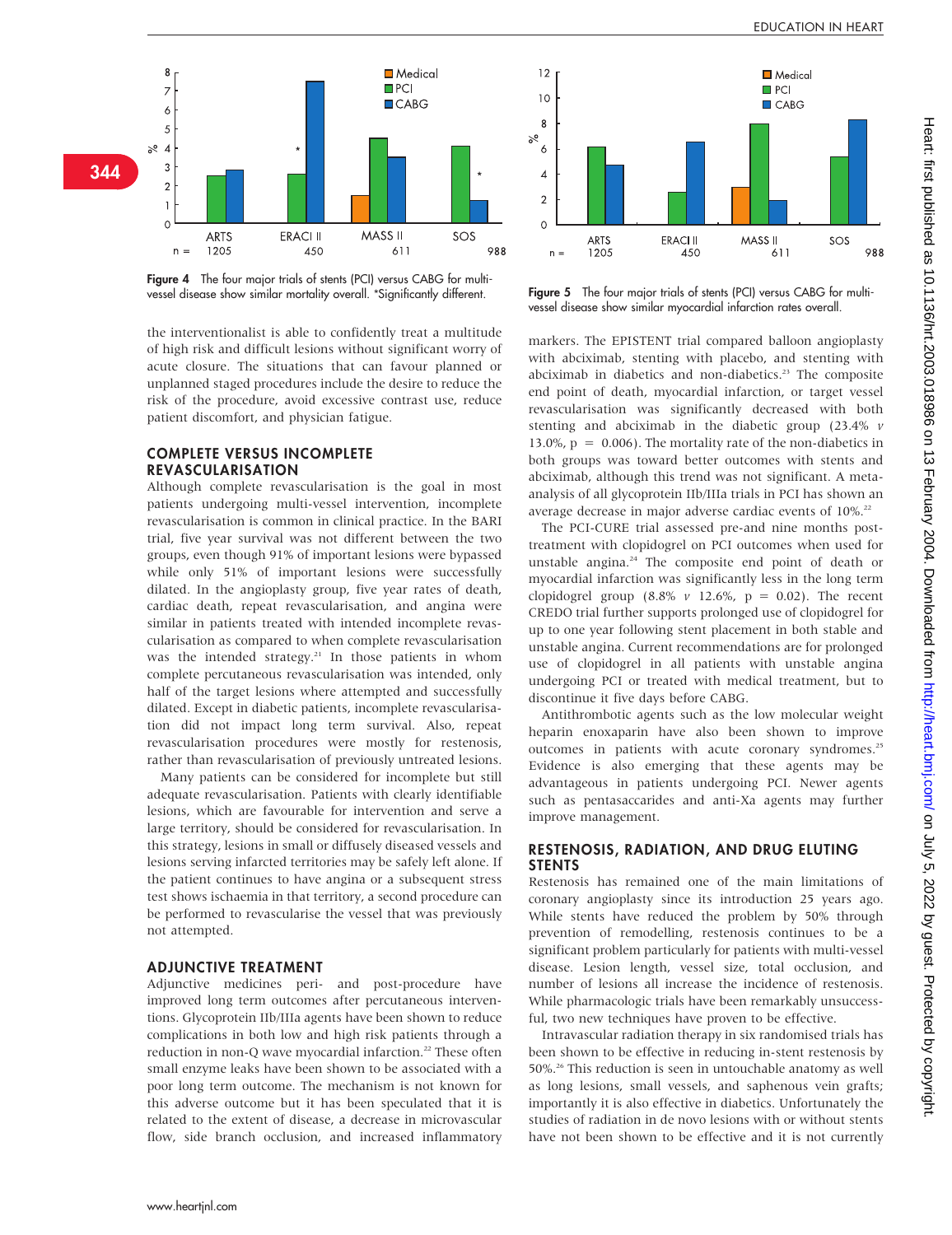indicated for this use. A number of problems have become apparent with radiation, including edge restenosis caused by geographical miss and/or inadequate dose, and late stent thrombosis, that all can lead to late adverse events. With careful placement of the radiation to adequately cover the lesion with a margin of at least 5 mm at either end, use of at least a 14 Gy dose, and prolonged use of clopidogrel, these complications have been minimised.

While radiation can reduce in-stent restenosis, the greater problem of preventing restenosis has been extremely difficult to resolve. This has been because of a poor understanding of the pathophysiology of restenosis and an inability to deliver adequate dosage of drugs to the injured arterial site. Drug eluting stents offer some theoretical advantages in that they can deliver high dosages of drugs not possible with systemic administration and can deliver it directly to the injured vessel. The most promising drug eluting stents have produced dramatic decreases in restenosis rates (fig 6). A large number of drug eluting stents are undergoing clinical investigation currently, but two drugs have shown the greatest promise rapamycin (sirolimus) and paclitaxel.<sup>27</sup>

Rapamycin is a macrolide antibiotic used in transplantation for its anti-inflammatory and antiproliferative actions. The first randomised clinical trial of 258 patients is the RAVEL trial which showed dramatic results with a restenosis rate of 0% as compared to the bare stent rate of 26%.<sup>28</sup> These results have been confirmed by the SIRIUS trial of 1104 patients where the restenosis rate was 9% as compared to 32%.29 The Canadian C-SIRIUS trial in long lesions in smaller vessels confirmed their findings. This has led to their approval in Europe and USA.

Paclitaxel is a microtubule inhibitor that also has antiprolifertive effects. The TAXUS, ELUDES, and ASPECT trials all showed similarly low restenosis rates of 0–4%. A larger trial (TAXUS IV) with this agent is still ongoing.

While these studies have been positive use of other agents have not been, raising concerns about both the importance of the stent platform for drug delivery and the drug itself. The drug may be the most important factor in the stent's success. Several small studies of oral rapamycin have shown promising results and have raised the possibility of combination therapy.30 Cost issues are significant and long term outcome still needs to be defined. In addition these devises have not been carefully studied in patients with multi-vessel disease and unfavourable anatomy. These studies are necessary before we can be assured that the problem of restenosis has





been adequately controlled and we can expect outcomes similar to CABG in patients with multi-vessel disease.

#### **CONCLUSIONS**

Patients with multi-vessel disease comprise the majority of patients undergoing PCI today and will likely remain so. With improved techniques, stents, and adjunctive drugs, outcomes have improved significantly. It is anticipated that if the early experience with drug eluting stents is replicated in multivessel disease then the outcomes of PCI will be equivalent to CABG. PCI would therefore become a preferred strategy for the majority of patients needing revascularisation. Initial estimates suggest that the number of PCI procedures will grow by 10% while surgical cases will fall. The decline in restenosis will be equally offset by increased percutaneous revascularisation. The future is clearly bright for angioplasty and the advances over the past 25 years have been truly remarkable.

#### Authors' affiliations ..................

C Casey, D P Faxon, Section of Cardiology, Department of Medicine, University of Chicago, Chicago, Illinois, USA

#### REFERENCES

- 1 **Pocock S**, Henderson R, Rickards A, et al. Meta-analysis or randomized trials comparing coronary angioplasty with bypass surgery. Lancet 1995;346:1184–89.
- An important, albeit dated by modern therapies, meta-analysis showing overall equivalent outcomes and increase procedures in the percutaneous group.
- 2 Srinivas V, Brooks M, Detre K, et al. Contemporary percutaneous coronary intervention versus balloon angioplasty for multi-vessel coronary artery disease. Circulation 2002;106:1627-33.
- 3 Bourassa M, Roubin G, Detre K, et al. Bypass angioplasty re-vascularization investigation: patient screening, selection, and recruitment. A*m J Cardio.*<br>1995;**75**:3C–8C.
- 4 The Bypass Angioplasty Revascularization Investigation (BARI) Investigators. Comparison ot coronary bypass surgery with angioplasty in patients with<br>multi-vessel disease. N Engl J Med 1996;**335**:217–25.
- 5 The BARI Investigators. Seven-year outcome in the bypass angioplasty revascularization investigation (BARI) by treatment and diabetic status. J Am Coll Cardiol 2000;35:1122–9.
- A landmark randomised trial showing equivalent outcomes for balloon angioplasty versus surgical revascularisation for multi-vessel coronary artery disease except for diabetics receiving a left internal mammary artery graft.
- 6 King SB III, Kosinnski AS, Guyton RA, et al. for the Emory Angioplasty versus Surgery Trial (EAST) Investigators. Eight-year mortality in the Emory<br>angioplasty versus surgery trial (EAST). *J Am Coll Cardiol* 2000;**35**:1116–21.
- 7 Hlatky M, Rogers W, Johnstone I, et al. Medical care costs and quality of life after randomization to coronary angioplasty or coronary bypass surgery. N Engl J Med 1997;226:92–9.
- 8 Dtere K, Manuel P, Lombardero M, et al. Effect of previous CABG in patients with diabetes who have myocardial infarction. N Engl J Med 2000;342:989–97.
- 9 Feit F, Brooks M, Sopko G, et al. for the BARI Investigators. Long term clinical outcome in bypass angioplasty revascularization investigation registry: comparison with the randomized trial, Circulation 2000;101:2795-802.
- 10 Haffner SM, Alexander CM, Cook TJ, et al. Reduced coronary events in simvastatin-treated patients with coronary heart disease and diabetes or impaired fasting glucose levels: subgroup analyses in the Scandinavian simvastatin survival study. Arch Intern Med 1999;159:2661–7.
- 11 The Heart Outcomes Prevention Evaluation Study Investigators (HOPE). Ettects of an angiotensin-converting-enzyme inhibitor, ramipril, on<br>cardiovascular events in high-risk patients. N Engl J Med 2000;**342**:145–53.
- 12 UK Prospective Diabetes Study Group. Intensive blood-glucose control with sulphonylureas or insulin compared with conventional treatment and risk of complications in patients with type 2 diabetes. (UKPDS 33). Lancet 1998;352:837–53.
- 13 Sobel B, Frye R, Detre K, et al. Burgeoning dilemmas in the management of diabetes and cardiovascular disease. Circulation 2003;107:636–42.
- 14 Serruys P, Unger F, Sousa E, et al. for the Arterial Revascularization Therapies Study Group. Comparison of coronary artery bypass surgery and stenting to<br>the treatment of multi-vessel disease. N Engl J Med 2001;344:1117–24.<br>A large randomised trial of PCI versus CABG with more modern
- techniques such as stenting showing equivalent outcomes.
- 15 Rodriquez A, Bernardi V, Navia J, et al. for the ERACI II Investigators. Argentine randomized study: coronary angioplasty with stenting versus

345